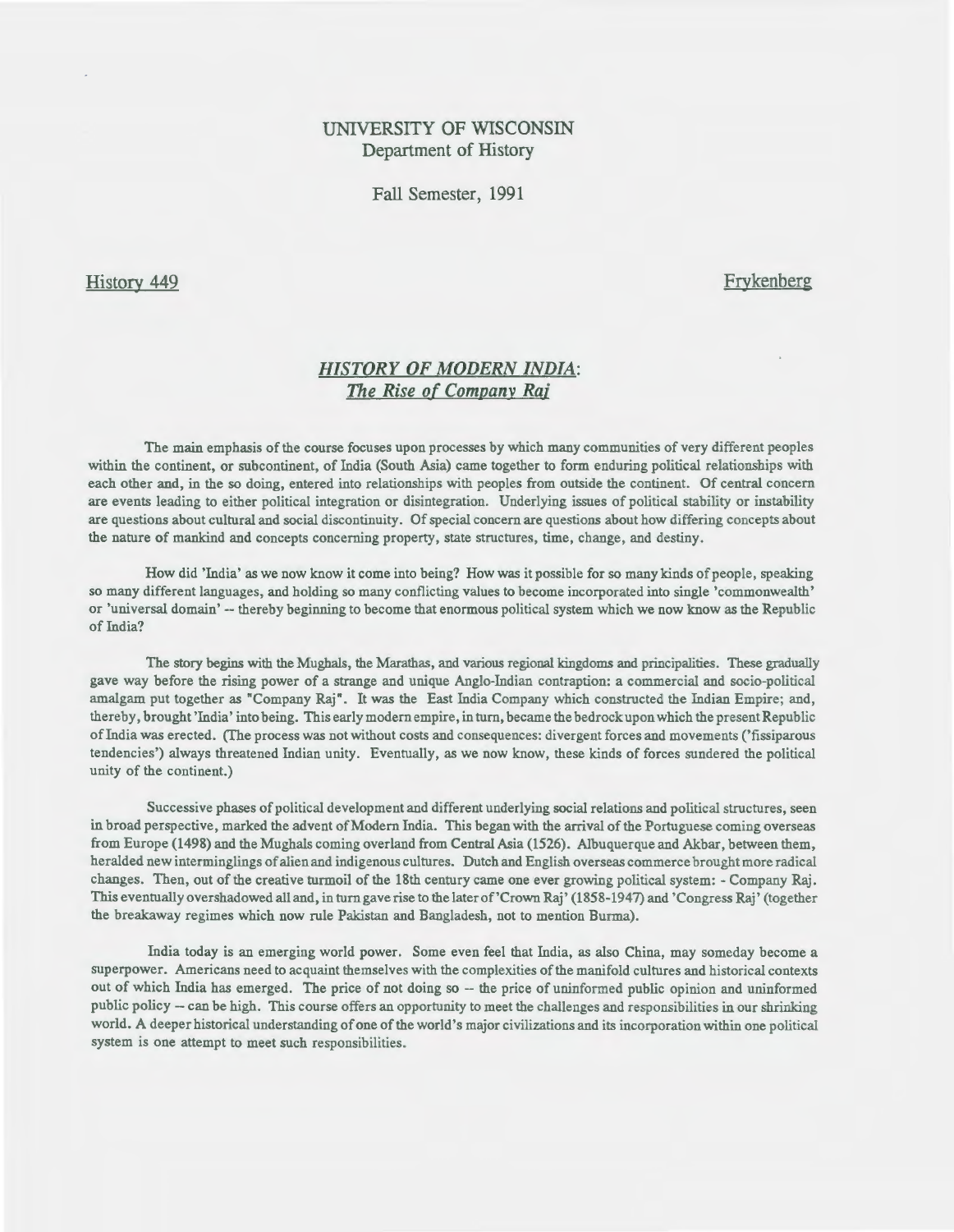# *Frykenberg INDIA AND THE RISE OF COMPANY RAJ* -2-

## REFERENCE WORKS<sup>1</sup>

Burgess, James, The *Chronology of Modern India.* Edinburgh: J. Grant, 1913.

Davies, C. Collin, *An Historical Atlas ofthe Indian Peninsula.* Madras and (Oxford: Oxford University Press, 1949, & later editions. Dated, but useful.

Davis, Kingsley, *The Population of Indiaand Pakistan.* Princeton: Princeton University Press, 1951. A classic, now dated, still insightful.

Gilbert, W.H., *The Peoples of India.* Washington: 1944. Dated, but still useful.

Habib, Irfan, *An Atlas ofMughal India.* New Delhi: Oxford University Press, 1983. The latest and best work of its kind.

Mahar, J. Michael, *India: A Critical Bibliography.* Tucson: University of Arizona Press (for the Association of Asian Studies), 1964, 1966. Starter only. Also see bibliographies by Maureen Patterson and Patrick Wilson.

Schwartzberg, J., *Historical Atlas of South Asia.* Chicago: University of Chicago Press, 1978. The finest work of its kind; a goldmine.

Wilson, H.H., *Glossary of Judicial and Revenue Tenns for India.* Calcutta and London: W.H. Allen, 1855; Thacker & Spink, &c later editions. Classic, still in print.

Yule, H. & Burnell, A.C. *Hobson-Jobson: A Glossary of Colloquial Anglo-Indian Words and Phrases ...* London: R & K Paul, 1886, 1968. Classic. Crooke.

Works listed here and below are available, on reserve, in various UW Libraries: Memorial Library, College (Helen White) Library, History Library or South Asian Studies Center/Department Library on the 14th Floor of Van Hise Hall.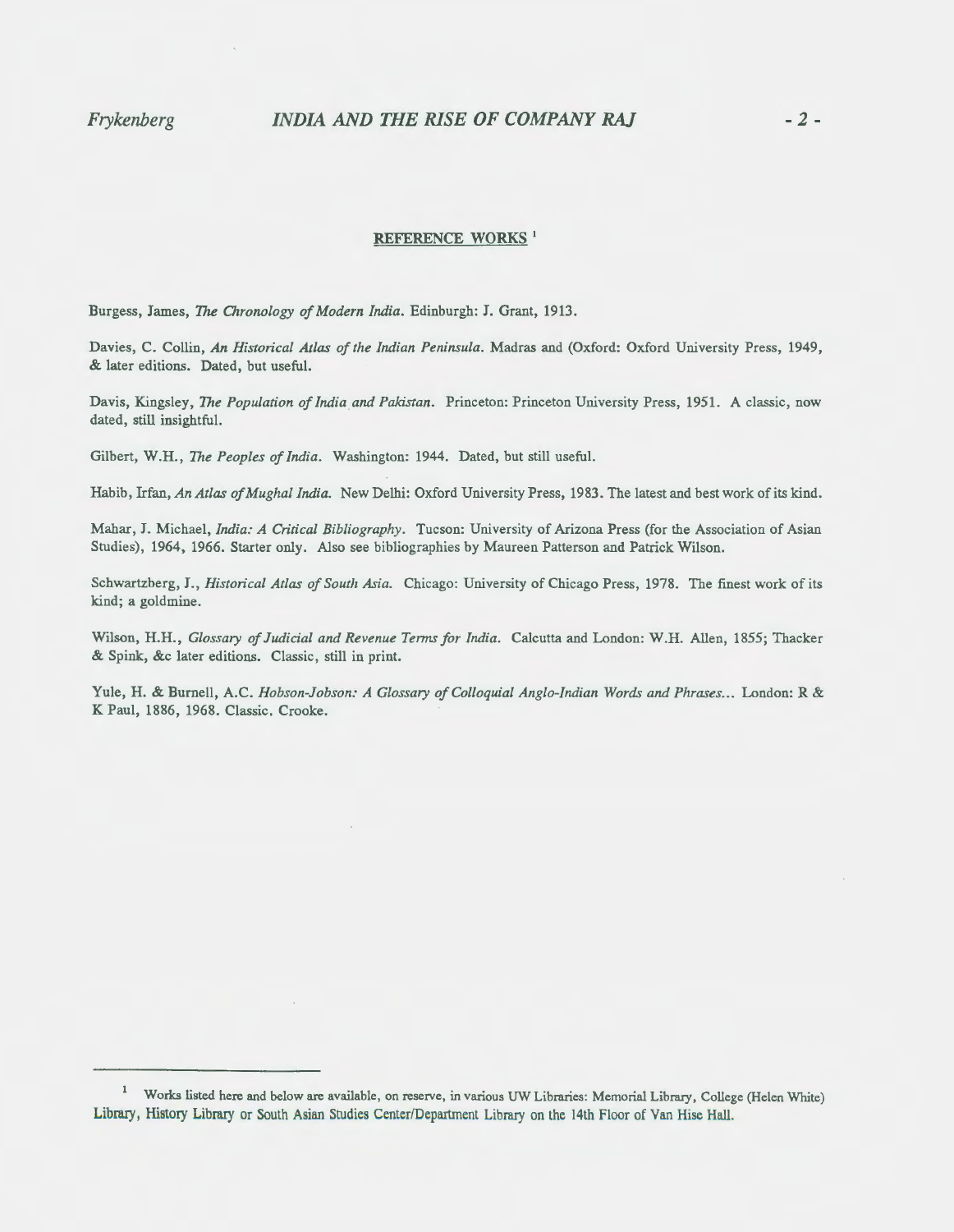# Frykenberg *INDIA AND THE RISE OF COMPANY RAJ* - 3-

### SCHEDULE OF TOPICS, READINGS, AND SELECTED RESOURCES<sup>2</sup>

### INTRODUCTION

- 1. General Approaches to India
- [R] P. Spear, *India, Pakistan* and *the West* (Oxford: 1949,&c).
- [R] Ved Mehta, *The New India* (New York: Penguin, 1978).
- [R] V.S. Naipaul, *India: A Million Mutinies Now* (New York: Viking, 1991).

2. Historiographic Perspectives

- (RIH] William A. Green and John P. Deasy, Jr., "Unifying Themes in the History of British India, 1757-1858: An Historiographical Analysis," *Albion* 17, 1 (Spring 1985): 15-45.
- [R/H] R.E. Frykenberg, "Traditional Processes of Power and Administration in South India...," IESHR, 1: 2 (October-December 1963}, 1-21.
- [RIH] Burton Stein, "Politics, Peasants and the Deconstruction of Feudalism in Medieval India," *Journal of Peasant Studies,* 12, 2/3 (January/April 1985): 54-86.
- [R/H] Burton Stein, "The Segmentary State in South Indian History," *Realm and Region in Traditional India.* Durham, NC: Duke, 1977. Ed .by R.G.Fox.
- 3. Contemporary Perspective and Relevance
- [R] Stephen P. Cohen & Richard L. Park, *India: Emergent Power?* (NY: 1978).
- I. CONTEXTUAL ELEMENTS AND ESSENTIALS
	- 1. The Continent: Its Geographic Unity and Diversity
	- 2. The Peoples: Its Demographic and Linguistic Variety

#### Base Readings:

(R] B.H. Farmer, An *Introduction to South Asia* (London & New York: Methuen, 1984}, pp. 1-11.

TEXT Penderal Moon, *The British Conquest and Dominion of India* (London: 1989). Abbr.: Moon. Introduction.

Alternative or Parallel Readings:

- (R] Spear, *A History of India- 2* (New York: Penguin, 1965, &c), 11-14. Abbr.: AHOI-2
- [R] Spear, *India, Pakistan, and the West,* 1-32
- [R] Spear, *India: A Modem History* (Ann Arbor: Michigan, 1961, 1972). Abbr. : IAMH. On Reserve in Memorial and White Libraries.
- (R] Spear, *Oxford History of Modem India* (Oxford: OUP, 1964, &c). Abbr.: OHM!.
- [R] Adam Watson, *A Concise History of India* (London & New York: 1974), pp. 3-38. Abbr.: CHI.
- [R] Stanley Wolpert, *A New History of India* (New York: OUP, 1977,&c}, pp. 3-23. Abbr.: NHI.

<sup>2</sup>  Books cited [R] or [R/H] are on reserve in the College Library, the History Department Library, the Memorial Library, or South Asian Studies Library.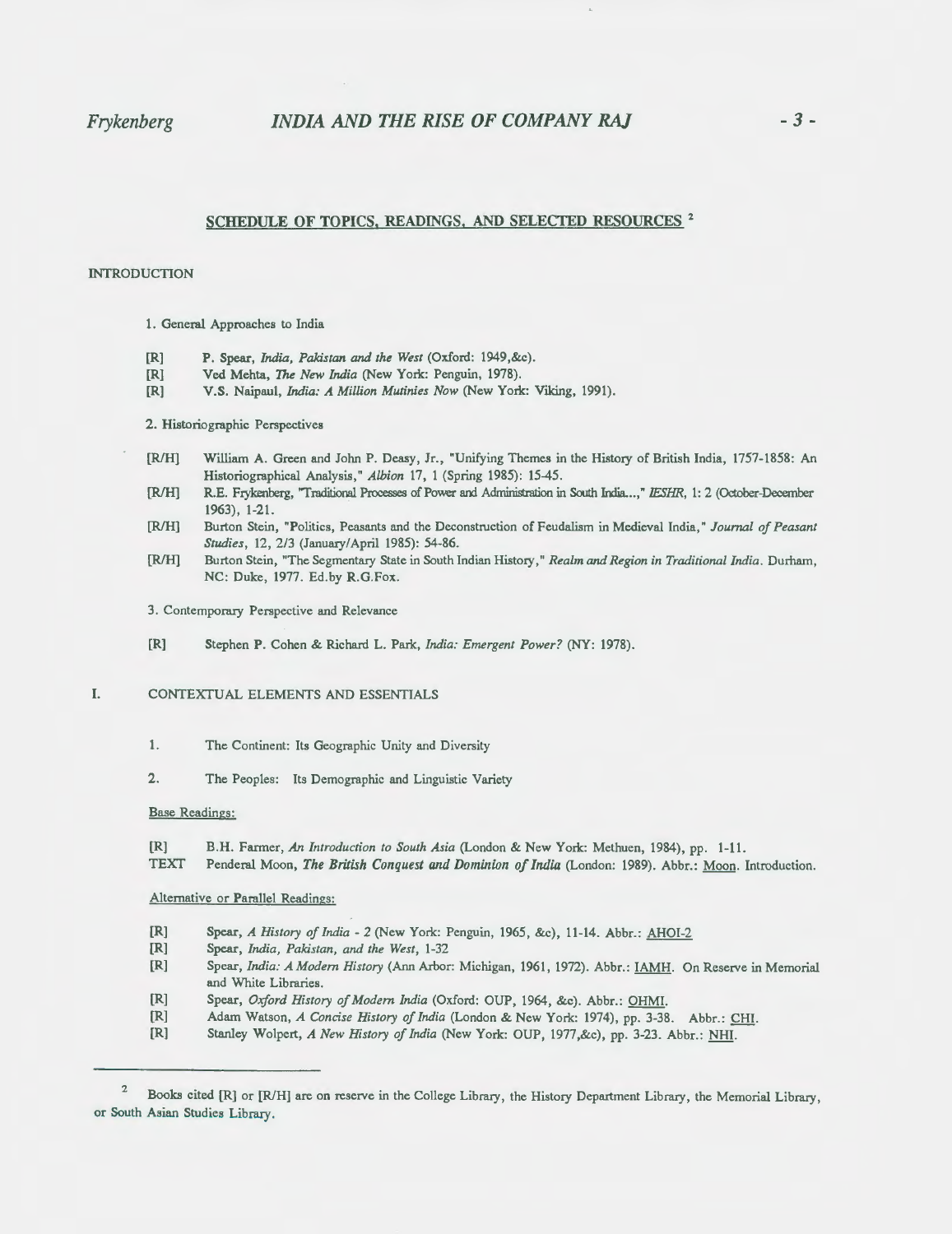# II. SOCIAL STRUCTURES

- 1. The Family Kith, Kin, and Lineage *(Vamsha).*
- 2. The Community Caste (*Jāti*), Category or Class (Varna).
- 3. The Village Place, Space and Locality.

### Readings:

[R] Pauline Kolenda, *Caste in Contemporary India: Beyond Organic Solidarity* (Menlo Park CA: Benjamin/Cummings Pub.Co., Inc. 1978), 1-111.

### Parallel Readings:

- [R] Charlotte & William Wiser, *Behind Mud Walls, 1930-1960* (Berkeley: UCP, 1969). Revision of earlier classic.
- [R] S.C. Dube, *Indian Village* (New York: Harper, 1967 edition).
- [R] David G. Mandelbaum, "Family, Jati, and Village," *Structure and Change in Indian Sodety* (Chicago: Aldine, 1968), 29-50. Edited by B.S. Cohn and M. Singer.
- [R] Morton Klass, *Caste: The Emergence of the South Asian Soda[ System* (Philadelphia: ISHI, 1980).

## III. SACRED TRADITIONS

- 1. Brahmanical, Classical, and 'High' 'Hindu' Cultures
- 2. Particular, Pluralistic, and Popular Local Cults

### Readings:

CHI, 39-86; NHI, 24-103; MI, 16-36.

#### Parallel Readings:

- [R] Theodore deBary, ed., *Sources of Indian Tradition* (New York: Columbia University Press, 1958 and later editions).
- [R] Pratima Bowes, *The Hindu Religious Tradition* (London: Routledge & Kegan Paul, 1977).
- [R/SA] **T.J.** Hopkins, *The Hindu Religious Tradition* (Encino CA: Dickinson Publishing Company, Inc., 1971). Paperback.
- [R] **K.M.** Sen, *Hinduism* (New York: Penguin A515, 1961 & later).
- [R] J.A.B. Van Buitenen, ed., *Tales of Ancient India* (Chicago: 1959; NY:1961).

## IV. INDO-ISLAMIC LEGACIES

- 1. Indo-Arabian Belief: Religion and Sacred Language
- 2. Indo-Persian Style: Schism and Sophistication in Taste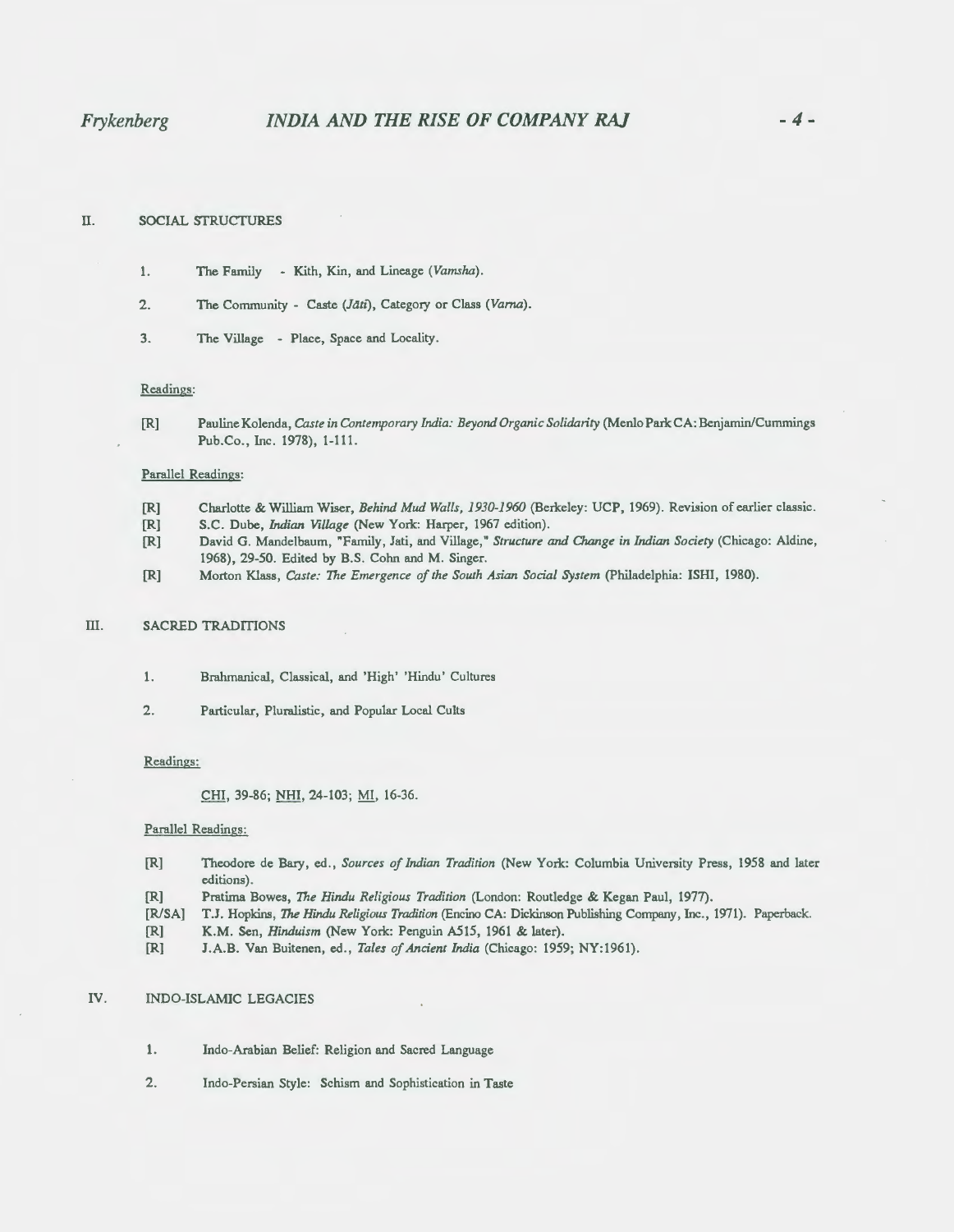# *Frykenberg INDIA AND THE RISE OF COMPANY* **RAJ** *-5-*

- 3. Indo-Turkish Might: Organization, Power and Rulership
	- (1) The Delhi Sultanate: Hindustan and Indo-Islamic Hegemony
	- (2) The Deccan Sultanates & the 'Hindu Sultanate' of Vijayanagar
	- {3) The Mughal Expansion & Maratha Reaction *(Fitna)*

### Parallel Readings:

CHI, 87-128; NHI, 104-167; IAMH, 1-60; and AHOI:2, 1-50.

### Selected Resources:

- [R] R.E.Frykenberg "The Study ofDelhi: An Analyticallntroduction and a Historiographic Overview," *Delhi Through the Ages: Essays in Urban History, Culture and Society* (Delhi & Oxford: Oxford University Press), xx-xxxix.
- [R] *Delhi Through the Ages* (New Delhi:OUP 1986), edited by R.E. Frykenberg. Pp 63-128; 129-191; 18-62. Abbr.: DTA. Chapters by Digby, Goswami, Naqvi, Blake, Jackson, Hambly, et al.
- [R] Andre Wink, *Al-Hind: The Making of the Indo-Islamic World* (Leiden/New York: E.J. Brill, 1990. VoLI: Early Medieval India and the Expansion of Islam.
- [R] Andre Wink, *Land and Sovereignty in India: Agrarian Society and Politics under the Eighteenth-century Maratha Svardjya* (Cambridge: 1986).

### Other Selected Resources:

- [R] S.M. Ikram &A.T. Embree, *Muslim Civilization in* India (New York: Columbia University Press, 1964). Quick, easy reading.
- [R] Simon Digby, *Warhorse and Elephant in the Delhi Sultanate* (Oxford: 1971). M.N. Pearson, *Merchants and Rulers of Gujarat: The Response to the Portuguese in the Sixteenth Century (Berkeley* CA: 1976).

Adam Watson, *War of the Goldsmith's Daughter* (London: 1964).

## V. EUROPEAN *('PIFARANGI')* ENCLAVES

- $\mathbf{1}$ The Portuguese Conquests: Goa and Seaborne Empire
- 2 The Dutch Encroachments: Batavia and Maritime Empire
- 3 The English Enterprises: Madras and Country Trade
- 4 The French Competition: Pondicherry and Country Power

### Parallel Readings:

### AHOI-2, 51-79; NHI, 135-185; CHI, 105-125; I:AMI, 146-184; OHMI, 1-20. MI, 37-43.

## Selected Resources:

- [R] K.N. Chaudhuri, *Trade and Civilization in the Indian Ocean* (Cambridge: CUP, 1985), 63-118, and 121-220.
- [R] M.N. Pearson, *The Portuguese in India* (Cambridge: CUP, 1987).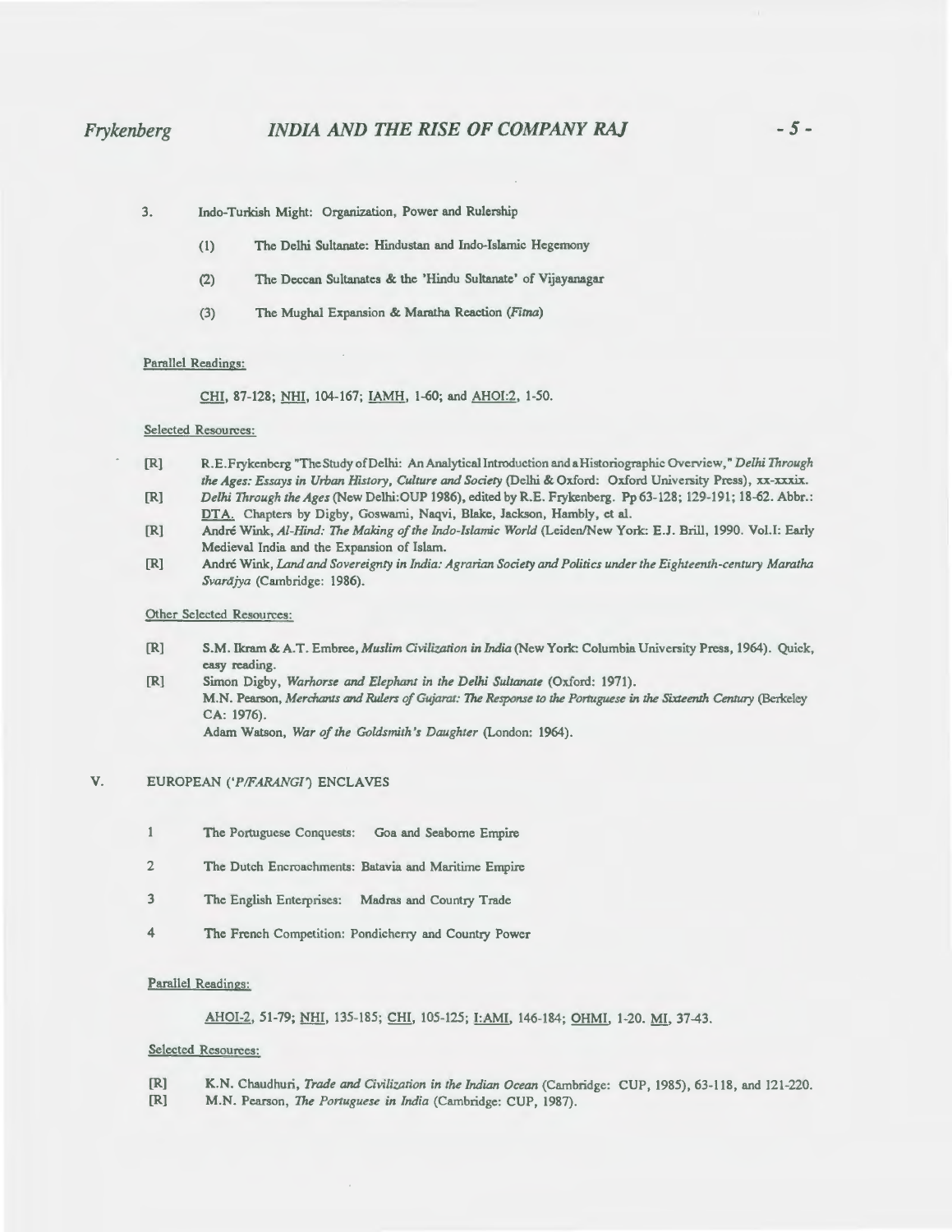Other Selected Resources:

[R] Arasaratnam, Sinnappah, *Merchants, Companies and Commerce on the Coromandal Coromandel Coast 1650-1740* (New Delhi: OUP, 1986).

C.R. Boxer, *Four Centuries of Portuguese Expansion, 1415-1825* (Johannesburg and Berkeley: 1972). A Succinct Survey.

- [R] C.R. Boxer, *The Portuguese Seaborne Empire, 1415-1825* (London: 1969).
- [R] C.R. Boxer, *The Dutch Seaborne Empire, 1600-1800* (London: 1965).
- [R] K.N. Chaudhuri, *The Trading World of Asia and the English East India Company,* 1660-1760 (Cambridge: CUP, 1978).

Ashin Das Gupta, *Malabar in Asian Trade, 1740-1800* (Cambridge: CUP, 1966). Ashin Das Gupta, "The Merchants of Surat, c.1700-50," *Elites in South Asia* (Cambridge: CUP, 1970), edited by E. Leach & S.N. Mukherjee.

Om Prakash, *The Dutch East India Company* and *the Economy of Bengal* (Princeton: PUP, 1985).

Tapan Raychaudhuri, *Jan Company in Coromandel, 1605-1690* (fhe Hague: 1692).

#### VI. ENGLISH *('ANGREZF)* EXPANSION

Struggles for Survival: Local Positions, Profits and Power Struggles for Succession: Within the Shadow of Imperium

- 1. Commercial Enterprises of the Baniya Company Mercantile Power
	- (1) Madras : 1639: -An Emerging City State on the Coromandel
	- (2) Bombay : 1661: An Emerging City State and Island Refuge
	- (3) Calcutta: 1692: An Emerging City State on the Sundarbans

Parallel Selected Readings:

- [R] R.E. Frykenberg (ed.), *Land Control and Social Structure in Indian History* (Madison: 1969). Chapters by Cohn and Stein, 53-122, 175-216.
- [R/H] R.E. Frykenberg, "The Socio-Political Morphology of Madras: An Historical Interpretation," *Changing South Asia: City* and *Culture* (London: SOAS, University of London; Hong Kong:, 1982, 21-41. Edited by K.A. Ballhatchet and J.B. Harrison.

Other Selected Resources:

M. Athar Ali, *The Mughal Nobility Under Aurangzeb* (Aligarh and Bombay: Asia Publishing House, 1968). Ashin Das Gupta, "The Merchants of Surat, c. 1700-50", *Elites in South Asia,* (Cambridge: CUP), edited by E. Leach and S.N. Mukherjee.

Peter J. Marshall, *East Indian Fortunes* (Oxford: 1976).

- [R] Philip Mason, *The Men Who Ruled India* (New York: 1953; Norton 1985 abridged edition), 3-92. Abbr.: MWRI. Om Prakash, *The Dutch East India Company* and *the Economy of Bengal, 1630-1720* (Princeton: 1985). J.F. Richards, *Mughal Administration in Golconda* (Oxford:1975).
- [R] Karl de Schweinitz, Jr., *The Rise and Fall of British India: Imperialism as Inequality* (New York: Methuen, 1983), 37-117. Abbr.: RFBI. Ian Bruce Watson, *Foundation for Empire: English Private Trade in India, 1659-1760* (New Delhi: Vikas Publishing House, 1980).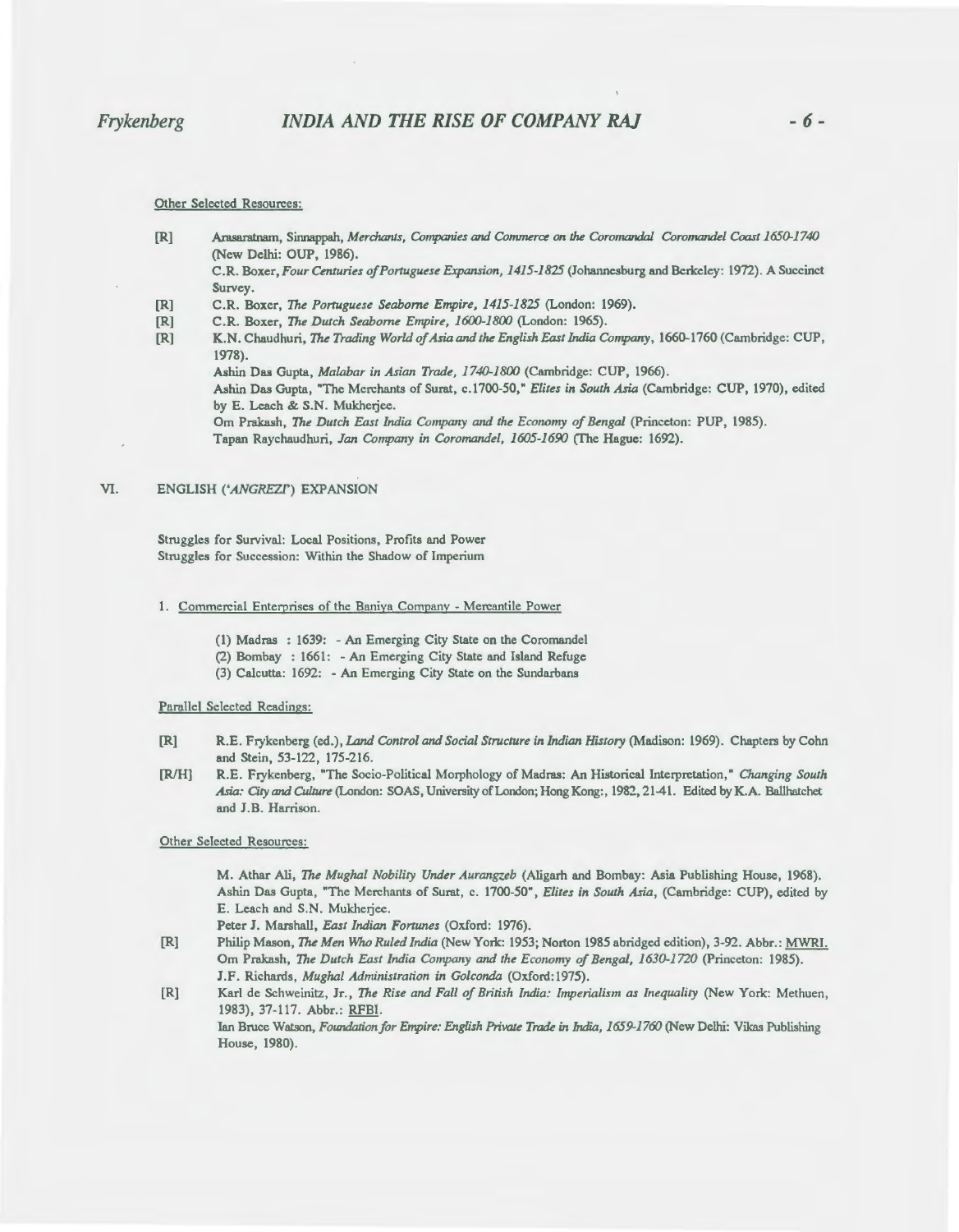# *Frykenberg INDIA AND THE RISE OF COMPANY* **RAJ**

2. Political Engagements of the Companv Bahadur - Militarv Power

(1) Carnatic Wars: 1745 - 1761, 1763 - 1801 (2) Bengal Wars : 1757 - 1765, 1772 - 1801 (2) Deccan Wars : 1750- 1779, 1792- 1801 - 1818

Parallel Readings: TEXT: Moon, 11-38, 39-116, 87-209, 246-61, 314-338.

AHOI-2, 81-92; CHI, 125-49; IAMH, 186-214; OHMI, 37-129; RFBI, 86-117; MWRI, 22-75;

### Selected Further Resources

Other Selected Resources:

H. H. Dodwell, *Dupliex and Clive* (London: 1920). James Grant Duff, *A History of the Marathas* (London: 1826). Brijen K. Gupta, *Sirajuddaulah and the East India Company* (Leiden: 1968). Abdul Majed Khan, *The Transition in Bengal, 1756-1775* (Cambridge: 1969)

VII. IMPERIAL ESTABLISHMENT: THE COMPANY's RAJ

### 1. The Indian Empire and Its Dependencies

- (1) Direct Rule: *-Presidencies* of 'British India'
	- The Presidency of Bengal [Fort William]
		- -The Presidency of Madras [Fort St. George]
		- The Presidency of Bombay [Fort.
- (2) Indirect Rule: *Residencies* of 'Princely India'
	- Delhi and the Princes of Hindustan
	- Deccan Princes of Hyderabad and Mysore
	- Poona's Peshwa and the Maratha Warlords
	- Forest Chiefs and Frontier Barons
- 2. The 'Home' Government: Direction and Control of Policy and Patronage
	- (1) Corporate Direction: The East India Company
		- -The Charter: Mandate of Incorporation (20 Years)
		- The Court of Directors: Chairman and Committees
		- The Court of Proprietors: Stockholders
	- (2) Cabinet Control: The 'Crown-in-Parliament'
		- -The 'Board of Control': Chairman, a Cabinet Member
		- The British Government: Cabinet and Houses of Parliament
		- -The British Society of Britain: A 'Limited' Public

<sup>[</sup>R] Philip Mason, *A Matter of Honour* (London & New York: Penguin, 1974) S.P. Sen, *The French in India* (Calcutta: 1947).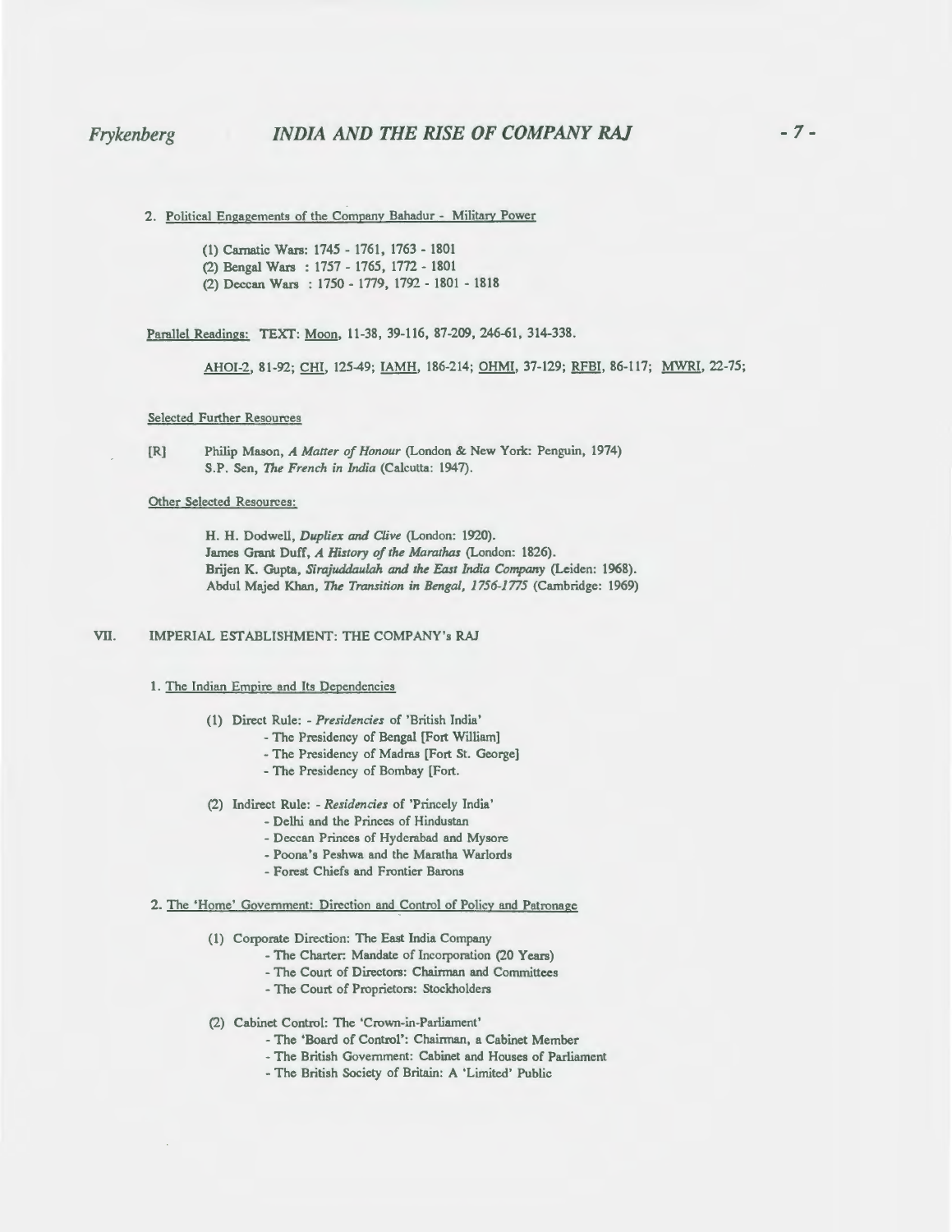# *Frykenberg INDIA AND THE RISE OF COMPANY* **RAJ** - *8-*

Pamllel Readings: TEXT: Moon, 61-80, 117-32, 148-86, 223-245, 262-306, 245-269.

NHI, 139-49; AHOI-2, 93-144; OHMI, 57-150; IAHI, 207-34; CHI, 129-58.

Judith Brown, *Modem India* (Oxford: 1985), 44-80.

### Selected Resources:

- Fay, Eliza, *Original Letters from India* (London: Hogarth Press, repr.l987).
- [R] P.J. Marshall, *The New Cambridge History of India: Bengal: The British Bridgehead: Eastern India 1740-1828*  (Cambridge: CUP, 1987).
- [R] P.E. Roberts, *India Under Wellesley* (Oxford: 1929).
- [R] Philip [Mason] Woodruff, *The Rulers of India, I* (London: 1954), 93-144.

### Other Selected Resources:

A. Aspinal, *Cornwallis in Bengal* (London: 1931). Richard B. Barnett, *Nonh India Between the Empires* (Berkeley: 1980). Iris Butler, *The Marquis Wellesley, 1760-1842* (London: 1973). Ainslie T. Embree, *Charles Grant and British Rule in India* (Columbia: 1962) C. C. Davies, *Warren Hastings and Oudh* (Oxford: 1939). Michael H. Fisher, *Clash of Cultures: Awadh, The British and the Mughals* (Riverdale, MD: Riverdale Company, 1987). Holden Furber (ed.), *The Private Record of an Indian Governor-Generalship* (Cambridge, MA: HUP, 1933). John Shore (Lord Melville). Penderal Moon, *Warren Hastings* and *British India* (London: 1939). Pamela Nightingale, *Trade and Empire in Western India, 1784-1806* (Cambridge: CUP, 1870). L.S.S. O'Malley, *Modem India and the West* (Oxford: 194 ), 1-104. C.H. Philips, *The East India Company, 1784-1834* (Manchester: 1940). T.G. Percival Spear, *The Nabobs* (Cambridge: 1932). T.H. Percival Spear, *Twilight of the Mughals* (Cambridge: 1952). Lucy Sutherland, *The East India Company in 18th Century Politics* (Oxford: 1952).

## VIII. IMPERIAL POLICY AND PRACTICE -THE "INDIAN EMPIRE"

- 1. Consolidation and Reform Within Government and Society
	- (I) The Impact of *Jamabandi* Systems: Land (Revenue) Settlements
	- (2) The Impact of *Ada/at* Systems: Courts, Law & Judicial Processes
	- (3) The Impact of Modem Education: Cultural Interactions
	- (4) The Impact of Radical Religion and Social Reform:

## 2. Paramount Swav Within and Bevond the Frontiers of India

- (I) Pax Indica: Assam, the Burma Wars, and China
- (2) Pax Indica: The Indian Ocean, Persian Gulf and Red Sea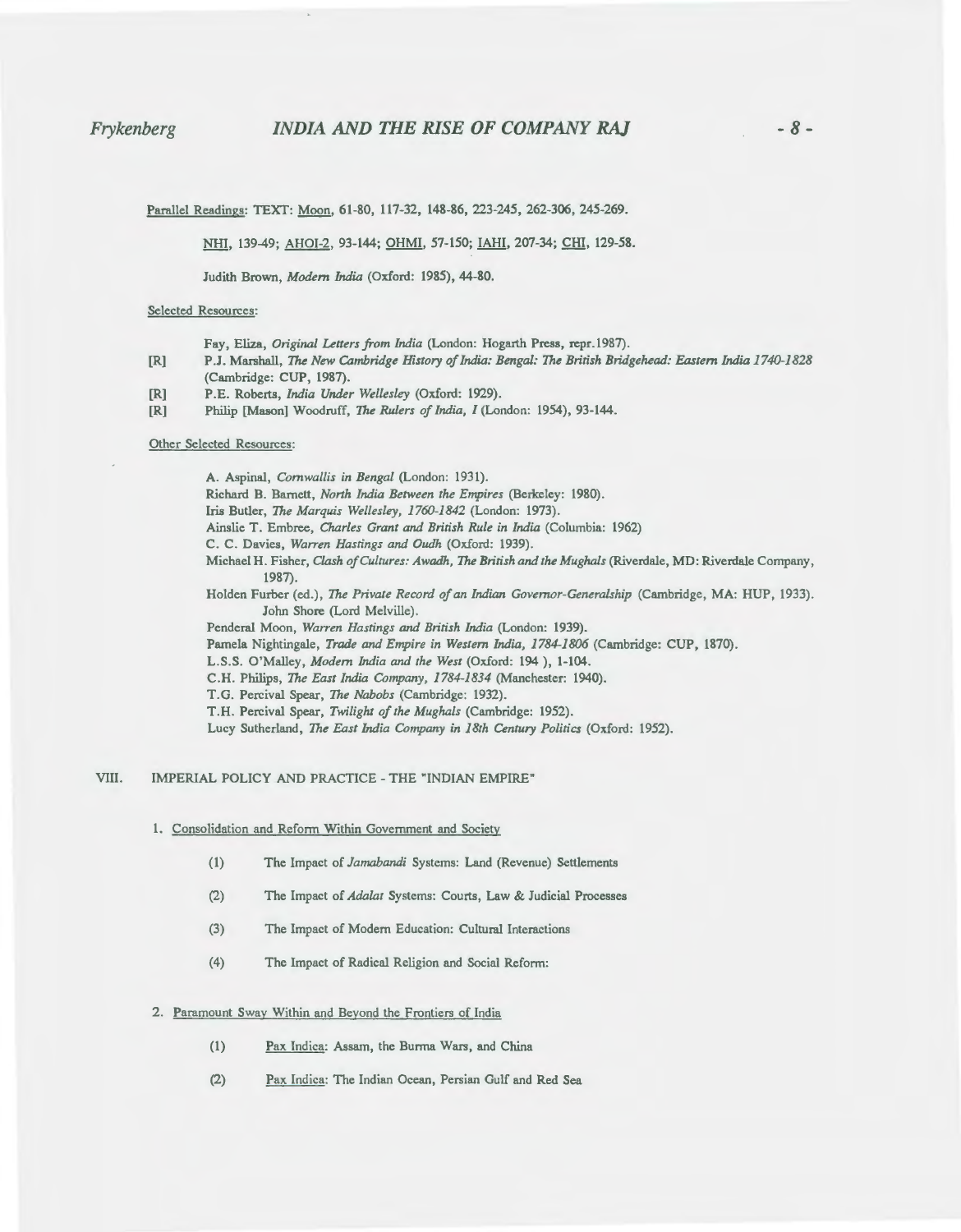- (3) Pax Indica: War and Annexations of Sindh and Punjab
- (4) Pax Indica: The Aftermath of Calamity in Afghanistan

Parallel Readings: TEXT: Moon, 421-635.

AHOI-2, 106-57; OHMI, 151-248; IAMI, 235-63; CHI, 129-58; MI, 58-81; RFBI, 118-171. Woodruff, I: 344-80; and IT, 1-114: "The Punjab School" .

#### Selected Resources:

Eden, Emily, *Up the Country: Letters written to her sister from the Upper Provinces of India* (London: Virago [Pb.], 198?).

- $[R]$ Bernard S. Cohn, "Structural Change in Indian Rural Society," *Land Control and Social Structure in Indian History* (Madison: UWP, 1969), edited by Frykenberg.
- $[R]$ R. E. Frykenberg, "Modern Education in South India, 1784-1854: Its Roots and Its Role as a Vehicle of Integration under Company Raj", *American Historical Review* 91, 1 (February, 1986), 37-65
- $[R/H]$ R. E. Frykenberg, "The Emergence of Modern Hinduism In the Light of Changing Historical Knowledge: A Reappraisal With Special Reference to South India," *Hinduism Reconsidered* (Heidelberg: South Asia Institute). Edited by Gunther Sontheimer and Hermann Kulke. (27pp.)
- $[R]$ R. E. Frykenberg, *Guntur District, 1788-1848: A History of Local Influence and Central Authority in South India* (Oxford: 1965).
- [R] Maya Gupta, *Lord William Bentinck in Madras and the Vellore Mutiny, 1803-7* (New Delhi: Capital Publishers &c, 1986).

Patrick Macrory, *Kabul Catastrophe: the story of the disastrous retreat from Kabul, 1842* (Oxford & NY: Oxford University Press [Pb.].

Meadows Taylor, Philip, *Confessions of a Thug* (Oxford & NY: OUP [Pb.], 198?).

[R] Eric Stokes, *English Utilitarians in India* (Oxford: 1959).

Other Selected Resources:

- [R] B. H. Baden-Powell, *Manual ofLand Revenue Systems and Land Tenures of British India* (Calcutta: 1882). *Land Systems of British India* (Oxford: 1892, 1894 abridged).
- [R] C.A. Bayly, *Rulers, Townsmen* and *Baz/Jars: Nonh* Indian *society in the age British Expansion ,* 1770-1870 (Cambridge: CUP, 1983).
- [R] Michael H. Fisher, *A Clash of Cultures: Awadh, The British and the Mughals* (Riverdale Md .: Riverdale Press, 1987).
- [R] Kenneth Ingham, *Refonners in India: 1793-1833* (Cambridge: CUP, 1958).
- [R] John Kaye, *The Administration of the East India Company* (London: 1853, &c). A classic. B.B. Misra, *The Central Administration of the East India Company* (Manchester: 1959). L.S.S. O'Malley, *The Indian Civil Service, 1600-1930* (Oxford: 1931).
- [R] Roseberry, J. Royal, III, *Imperial Rule in Punjab: The Conquest* and *Administration Multan, 1818-1881* (Riverdale, MD.: Riverdale Press, 1987).

Further Selected Resources:

W.K. Fraser-Tytler, *Afghanistan: A Study ...* (London: OUP, 1950), 47-119. *From Sepoy to Subedar: Being the Life and Adventures of Subedar Sita Ram, A Native Officer of the Bengal Anny...* (Lahore: 1873; London: 1970). Translated by Lt. Col. Norgate. Edited by James Lunt. J.W. Kaye, *History of the War in Afghanistan* (London: 1851). Two volumes. Oliver Roy, *Islam and Resistance in Afghanistan* (Cambridge: CUP Ph., 1987?). This deals with Russia's recent Afghan adventure.